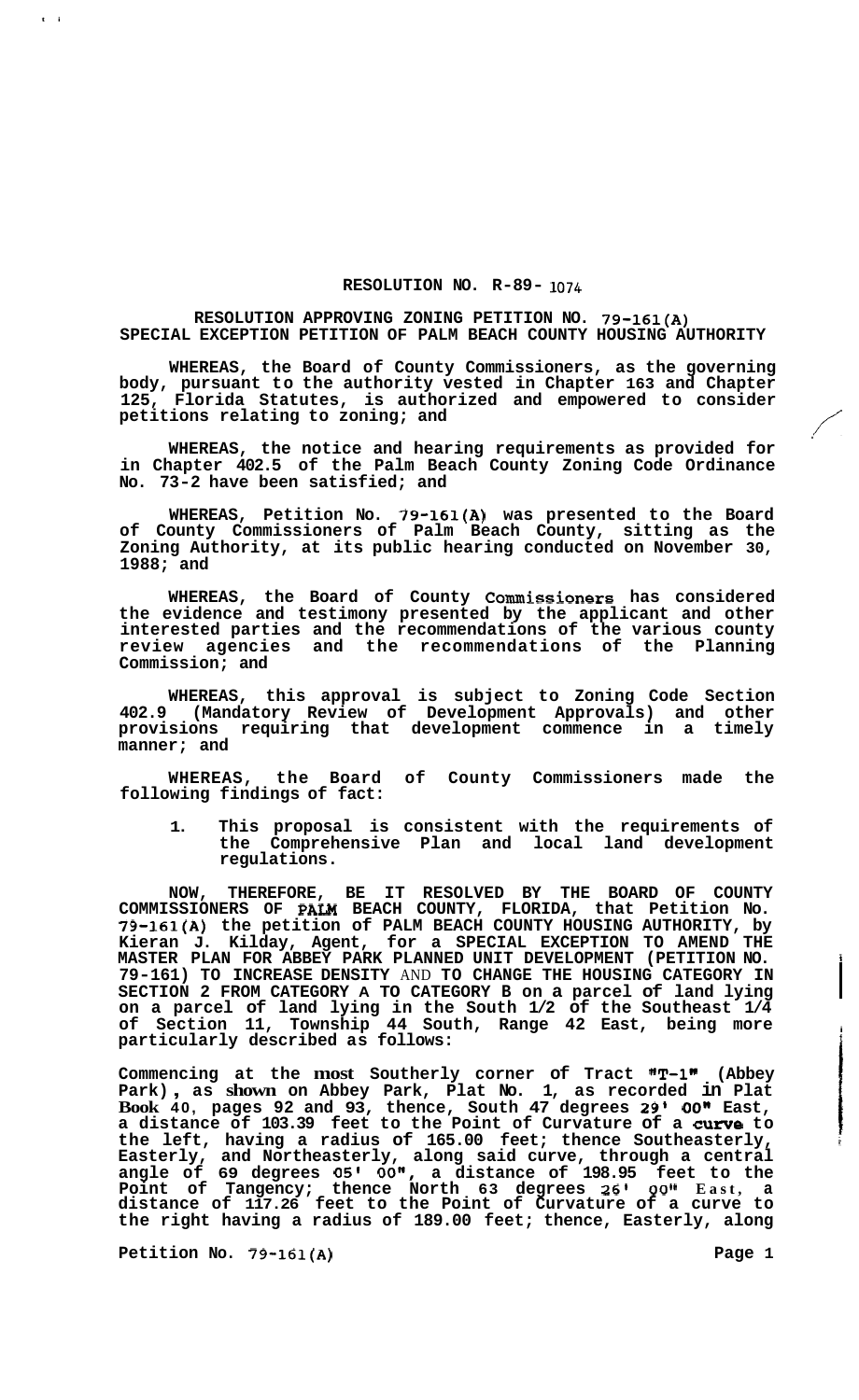**said curve, through a central angle of 26 degrees 34'** *oo",* **a distance of 87.63 feet to the point of tangency; thence North 90 degrees** *00' 00''* **East, a distance of 340.01 feet for a Point of Beginning.** 

**Thence, South 00 degrees** *00' 00"* **West, a distance of 532.24 feet to a point on the Northerly Right-of-way line of Lake Worth Drainage District L-8 Canal, said point lying 40.00 feet Northerly of as measured at right angles to the Southern line of said Section 11; thence North 89 degrees 53127'1 East, along said Right-of-way line, a distance of 1036.39 feet; thence North 03 degrees** *00' 00"* **West, along a line parallel with and 54.00 feet Westerly of, as measured at right angles to the East line of the Southeast 1/4 of said Section 11, a distance of 1211.31; thence, North 46 degrees 30'** *00"* **West, a distance of 34.42 feet to the Southerly Right-of-way line of Forest Hill Boulevard; thence, North 90 degrees** *00' 00''* **West along said Right-of-way line, a distance of 667.73 feet; thence, South 45 degrees** *00' 00"* **West, departing said Right-of-way line, a distance of 35.36 feet; thence, South 00 degrees** *00' 00"* **West, a distance of 220.08 feet; thence, South 10 degrees 33'** *00"* **East, a distance of 189.46 feet to the Point of Curvature of a curve to left having a radius of 214.00 feet; thence, Southwesterly, along said curve, through a central angle of 42 degrees 23' OOI', a distance of 158.30 feet to the Point of Tangency; thence, South 31 degrees** *50' 00''* **West, a distance of 30.40 feet to the Point of Curvature of a curve to the left having a radius of 199.00 feet; thence, Southwesterly along said curve, through a central angle of 58 degrees 10' 008', a distance of 202.02 feet to the Point of Tangency; thence South 90 degrees** *00' 00"* **West** , **a distance of 173.31 feet to the Point of Beginning, being located on the southwest corner of the intersection of Haverhill Road and Forest Hill Boulevard (SR 882), in a RM-Multiple Family Residential Zoning District, was approved as advertised, subject to the following conditions:** 

- **1. The petitioner shall comply with all previous conditions of approval, unless expressly modified herein.**
- **2. Prior to certification, the master plan shall be amended to indicate the following:** 
	- **a. The required twenty five (25) foot buffer along Haverhill Road;**
	- **b. 54 category ''An dwelling units and 105 category 18B1' dwelling units in Section 1;**
	- **c. 76 category "A" dwelling units in Section 5; and**
	- **d. Interconnect the roadway system (Abbey Park Road to the proposed Haverhill extension) with a minimum fifty (50) foot right of way as shown in Exhibit No. 38 (Prior approved master plan).**
- **<sup>3</sup>**. **A twenty-five (25) foot buffer shall be provided around the perimeter of Section 2. This buffer shall be planted with minimum twelve (12) foot high native**

Petition No. 79-161(A) **Page 2 Page 2** 

 $\epsilon_{\rm max}$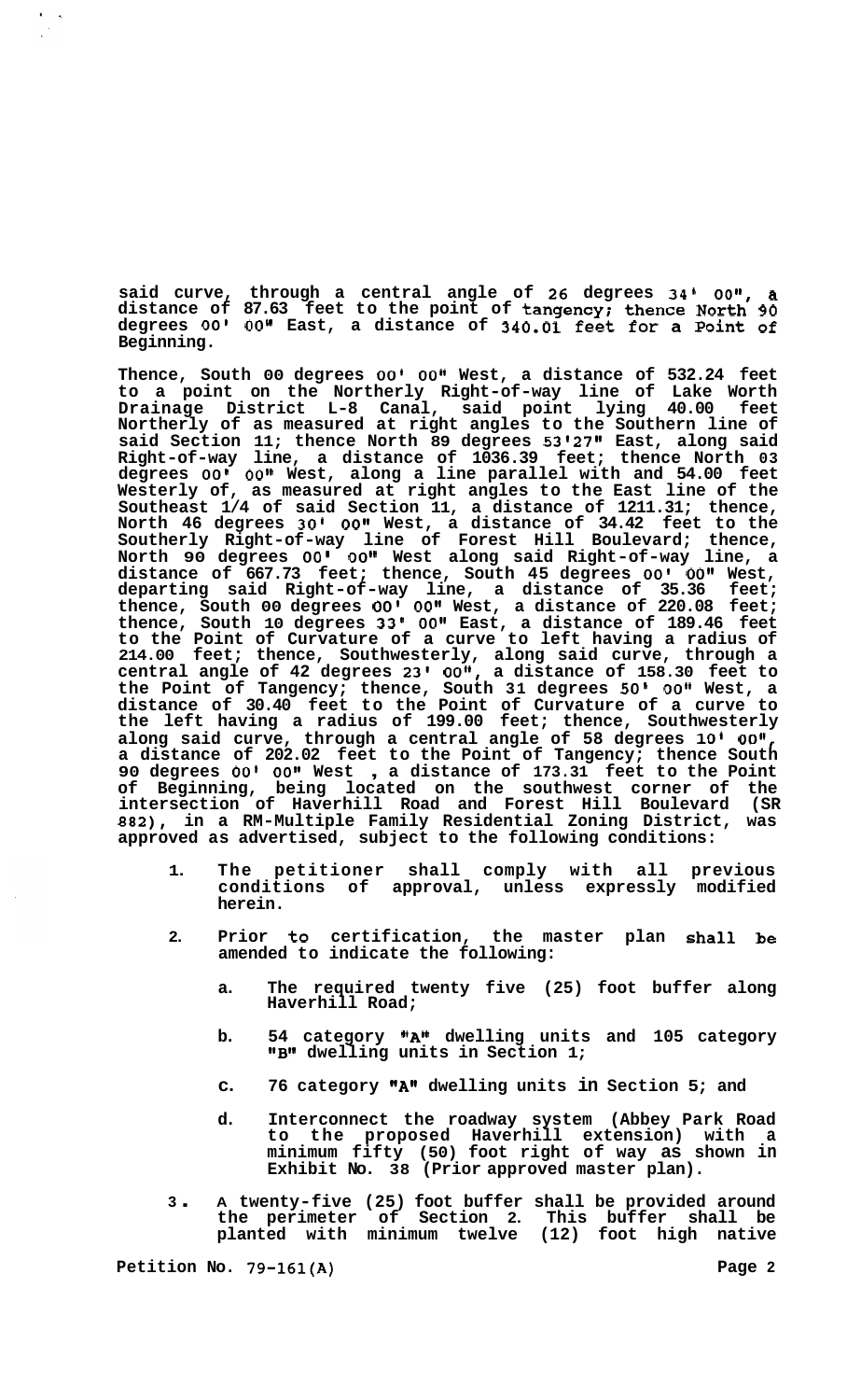**canopy trees alternately spaced at a maximum of twenty- five** (25) **feet on center.** 

- **4. Sewer service is available to the property. Therefore, no septic tank shall be permitted on the site.**
- 5. **Water service is available to the property. Therefore, no well shall be permitted on the site to provide potable water.**
- 6. **The petitioner shall provide discharge control and treatment for the stormwater runoff in accordance with all applicable agency requirements in effect at the time of the permit application. However, at a minimum, this development shall retain onsite the stormwater runoff generated by a three (3) year-one (1) hour storm with a total rainfall of 3 inches as required by the Permit Section, Land Development Division. In the event that the subject site abuts a Department of Transportation maintained roadway, concurrent approval from the Florida Department of Transportation will also be required. The drainage system shall be maintained in an acceptable condition as approved by the County Engineer. In the event that the drainage system is not adequately maintained as determined by the County Engineer, this matter will be referred to the Code Enforcement Board for enforcement.**
- **7. The petitioner shall pay a Fair Share Fee in the amount and manner required by the "Fair Share Contribution for Road Improvements Ordinance" as it presently exists or as it may from time to time be amended. The Fair Share Fee for this project, based upon the number of approved trips, is** \$562.00 **per approved multi-family dwelling unit.**
- **8. The petitioner shall purchase the subject property from the current owner. of the property prior to the issuance of the first building permit. Furthermore, the petitioner shall execute and record restrictive covenants and agreements against the property limiting its use to low and moderate income housing. The documents shall be subject to approval by the County Attorney's Office prior to the issuance of the first building permit to assure all conditions of approval are met.**
- **9. The maximum number of dwelling units permitted in "Section 2", a 25.45 acre parcel shall be 350 category B Type units.**
- **10. The site plan graphics for Section 2 presented at the Board of County Commissioners Public Hearing shall be submitted to the Zoning Division for inclusion into the official record. This site plan shall be revised to provide a \*\*doublinggg of interior landscape requirements which shall include the installation of one (1) canopy tree every six** (6) **parking stalls.**

Petition **No.** 79-161(A) Page 3

 $\hat{\mathbf{v}}$